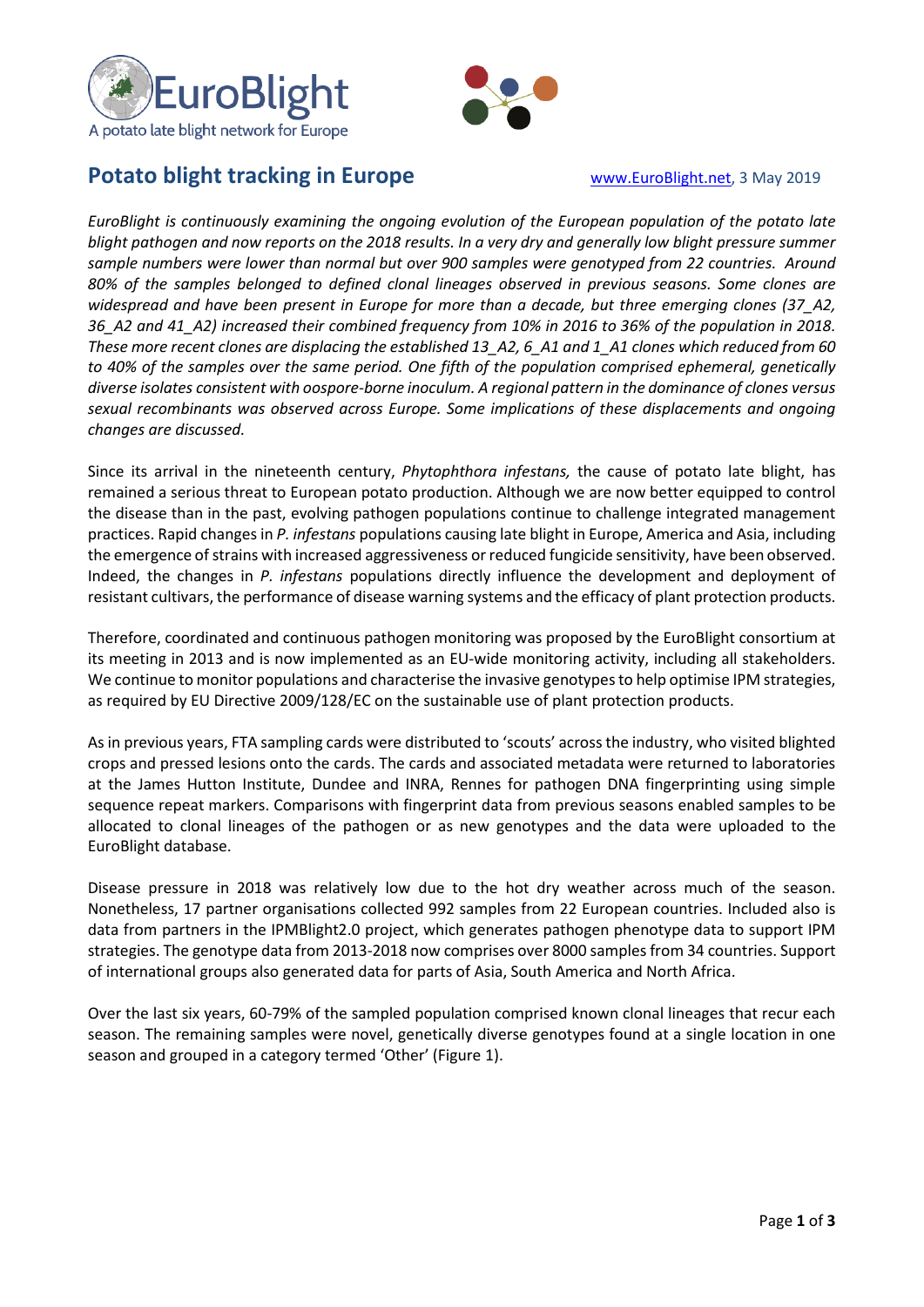



In 2018, clone EU 13 A2 (blue-13) remained the most frequently sampled and widespread genotype with 25% of the samples from 10 countries. The distribution of this aggressive clone EU\_13\_A2 with its resistance to metalaxyl continues to affect management efficacy in Europe, parts of Asia and North Africa, reinforcing the need for pathogen data to support IPM best practices. The frequency of EU\_6\_A1 at 13% was the lowest it has been in six years and localised to France and the UK. Similarly, the frequency of EU 1 A1 further decreased from 2.2 to 1.6% of the population. A progressive displacement of these three lineages is occurring.



**Figure 1.** Genotype map - 2018[. Go to live map.](http://agro.au.dk/forskning/internationale-platforme/euroblight/pathogen-characteristics-and-host-resistance/genotype-map/)

Despite the warm dry weather, three newer clones (EU 36 A2, EU 37 A2 and EU 41 A2) increased in frequency in 2018. EU\_36\_A2 was first sampled at low frequencies in the starch potato areas in Germany and the Netherlands in 2014 and had spread across the Netherlands into Belgium, the UK, Denmark and Poland by 2017. In 2018 it was also sampled on crops in Spain, Hungary and Serbia and made up 16% of the samples (up from 10% in 2017). Genotype EU 37 A2 was first detected in Noordoostpolder in the Netherlands in 2013 and had become established in England, Belgium and northern France comprising 14% of the samples by 2017. In 2018 its frequency increased to 16% and its range expanded with first findings in Serbia, Slovenia, Northern Ireland and Scotland. Clone EU\_41\_A2 was first recorded in Denmark in 2013 and had spread to southern Norway and Sweden and northern Poland by 2017. In 2018 it was recorded in Norway and two regions of Denmark, comprising 18% of the Danish and 4.4% of the European population. The survival and spread of these clones, when others are decreasing or have failed to establish, suggests they are evolutionarily fit and could be more challenging to manage. The insensitivity to fluazinam in EU\_37\_A2 reported by Wageningen University in 2017 has been confirmed in other studies. Fungicide sensitivity testing in laboratories in Wageningen University and The James Hutton Institute has also shown that EU\_36\_A2 and EU 37 A2 isolates formed consistently larger lesions than those of the older lineages on leaves at very low dose rates of four key fungicide active ingredients. This supports aggressiveness testing as part of the IPMBlight2.0 project at INRA that revealed that the 36\_A2 isolates tested formed large average lesion sizes with abundant sporulation. Such properties are likely to impact on management practices and may explain the spread of these lineages.

Lastly, the genetically diverse 'Other' samples comprised 21% of the sampled population in 2018, down slightly from 25% in 2017. However, reduced sampling in the Baltic states and Nordic regions may explain this reduction. The IPMBlight2.0 project is also testing the traits of these 'Other' genotype isolates and evaluating European forecast models which is generating data that will help improve late blight management and forecasting in the future.